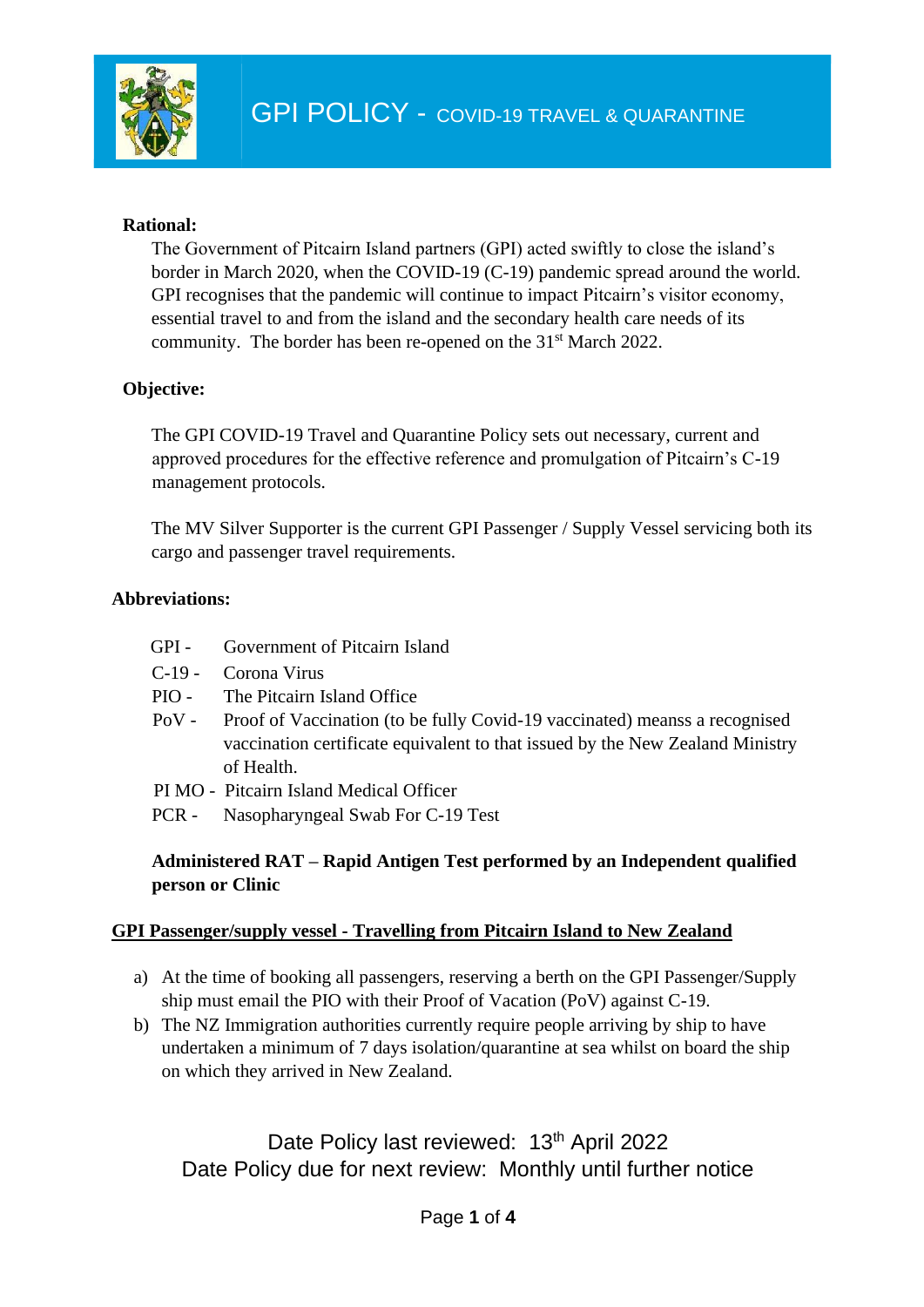

- c) On arrival in NZ all GPI Charter passengers and crew are given a supervised RAT. Preliminary results are available at the time of testing.
- d) The Captain of the ship is formally notified in writing when negative results are received for the crew and passengers
- e) Each passenger is provided with a Port Health Letter of Authorisation to Disembark the ship. The captain will inform passengers that they can disembark.
- f) Information about changes to NZ's Maritime Border controls and further comprehensive C-19 related information can be found at: [www.Covid19.govt.nz](http://www.covid19.govt.nz/)

## **GPI Passenger/supply vessel - Travelling from Pitcairn Island to French Polynesia**

a) Regulations regarding testing on arrival are constantly changing. Current information can be found at<https://tahititourisme.com/en-us/covid-19/> The PI MO and PIO can assist on current regulations.

## **GPI Passenger/supply vessel – Travelling to Pitcairn Island**

- a) At the time of booking all passengers, reserving a berth on the GPI Passenger/Supply ship must email the PIO with their Proof of Vacation (PoV) against C-19.
- b) All persons are required to have either a PCR test within 72 hours prior to boarding the vessel, or an Administered RAT test within 24 hours prior to boarding the vessel.
- c) At the time of booking all passengers reserving a berth on the GPI Passenger/Supply ship are to be advised that Pitcairn is COVID free and all precautions must be taken to prevent the virus from being transmitted to the island.
- d) Regarding having a PCR or Administered RAT all passengers should contact PIO who can assist and give advice on where and how to obtain the tests.
- e) Negative PCR or RAT results must be forwarded to the Pitcairn Island Medical Officer and the Captain of the ship, via the PIO so a formal Notice of Medical Clearance can be issued before passengers are permitted to board the ship.

## **GPI Passenger/supply ship - Medical clearance and landing protocols for passengers arriving at Pitcairn**

a) If arriving directly from NZ or Tahiti the PI MO will liaise with the ship for medical clearance. Once medically cleared the PI MO will convey this to the Chief Immigration Officers who will grant passengers permission to land.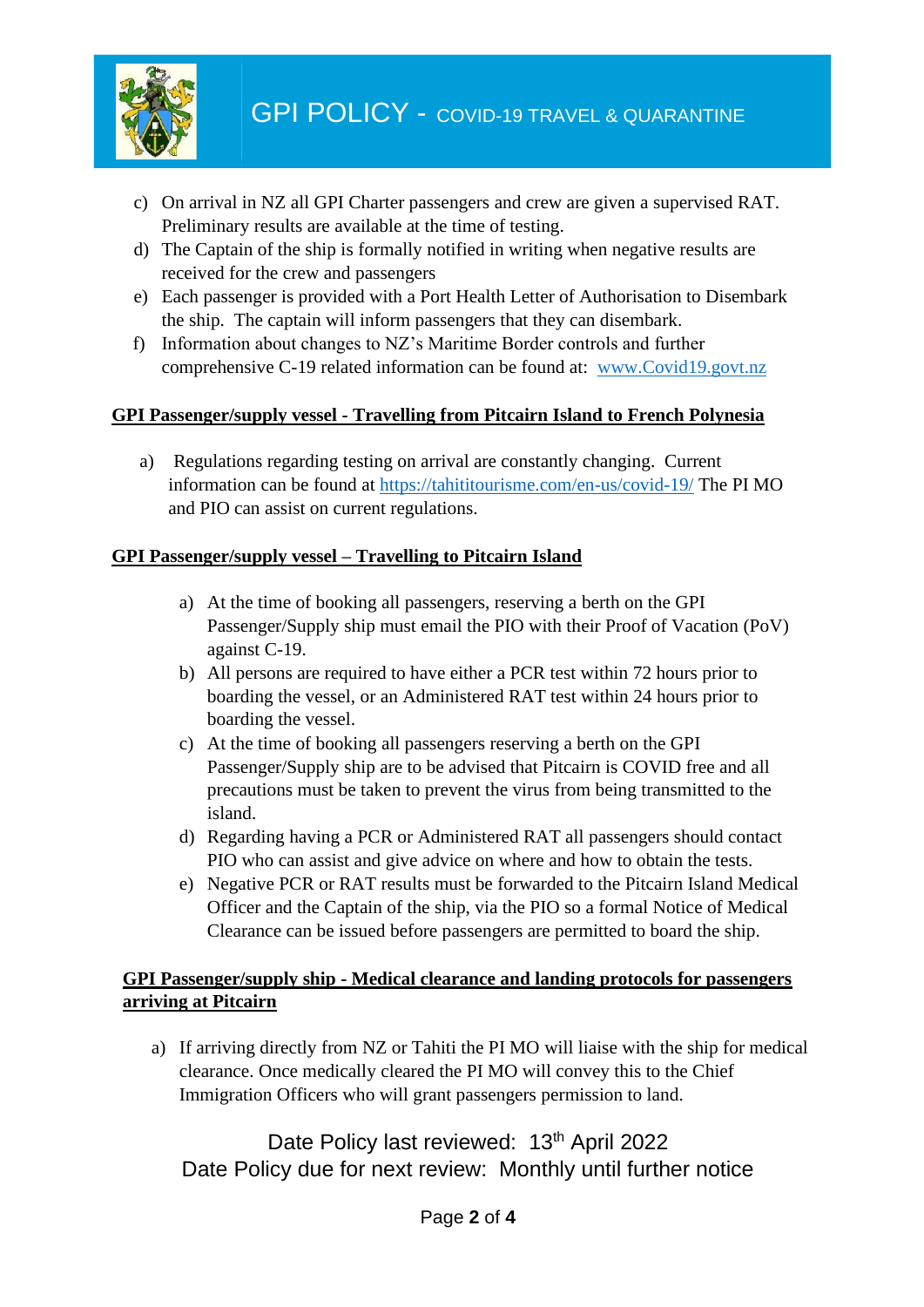

b) If arriving directly from Mangareva the Pitcairn Island Doctor will ensure that the Captain of the vessel has a designated person administer a RAT to all crew and passengers within 24 hours of disembarking at Pitcairn. The responsibility of the Captain is to electronically provide the PI MO with the negative RAT results. Once medically cleared the PI MO will convey this to the Chief Immigration Officers who will grant passengers permission to land.

## **Cruise Ships – Landing passengers**

a) The responsibility of the Captain of a visiting cruise ship is, prior to arrival, to electronically provide the PI MO with:

PoV in accordance to the ship's C-19 management procedures.

Proof of a negative Administered RAT test within 24 hours of those intending to land on Pitcairn Island.

## **Cruise ship - boarding procedures**

- a) All visitors boarding must adhere to the ship's own C-19 management protocols and visitor requirements.
- b) All visitors boarding must carry a copy of their passport details and a copy of their PoV.
- c) All visitors boarding will:

Refrain from unnecessary physical contact with passengers and crew at all times

Ensure reasonable social distancing from passengers and crew at all times Wear masks at all times.

Place hand sanitizer on their trading tables, if trading, and use it regularly through-out.

# **Yachts and all other vessels**

a) The responsibility of the Captain of other visiting vessels is, prior to arrival, to electronically provide the PI MO with:

PoV for all those on board.